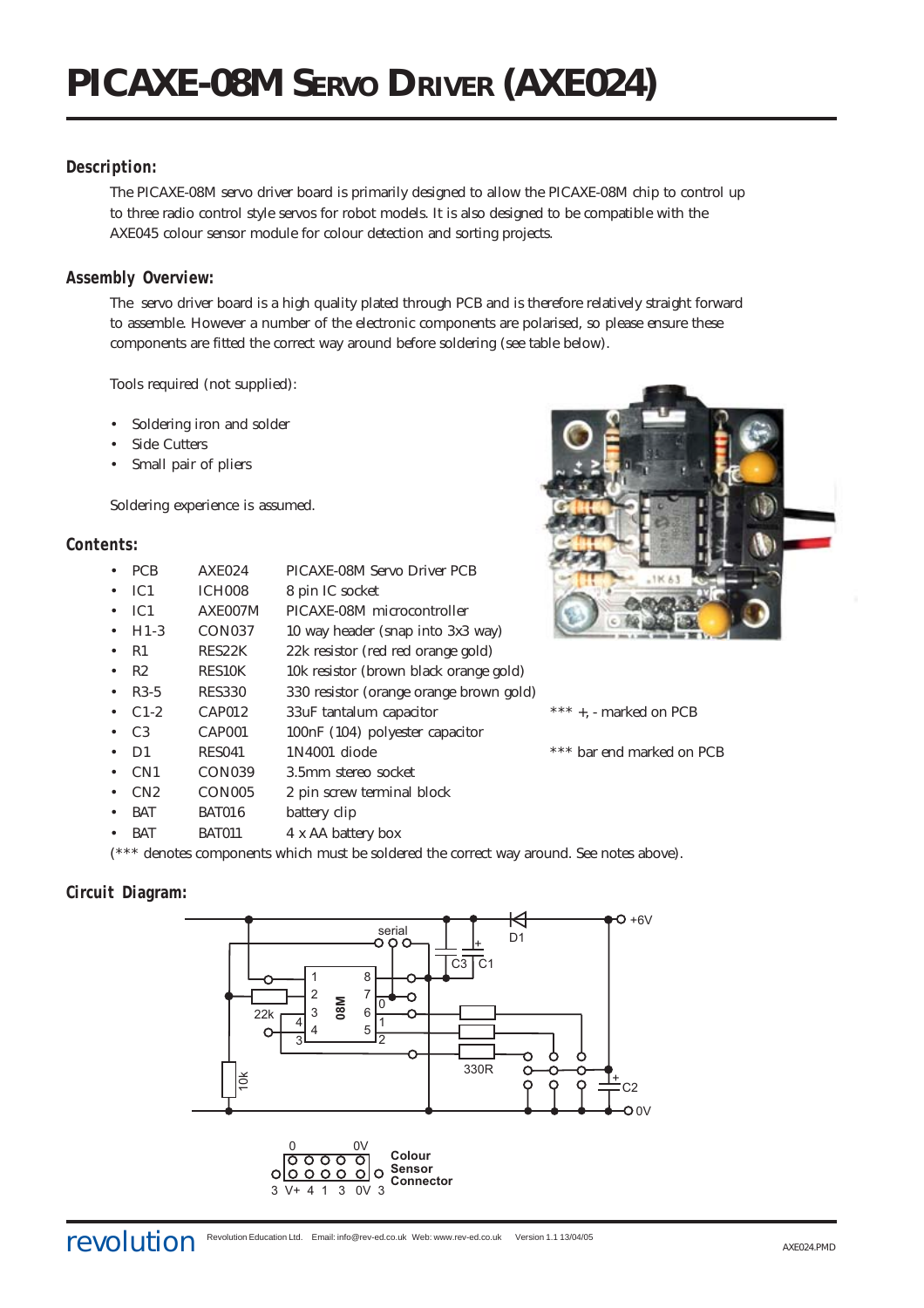#### **Assembly Instructions:**

- 1. Solder the resistors and diode in position, ensuring correct polarity of the diode.
- 2. Solder the stereo download socket sockets in position. Ensure the stereo socket 'clicks' into position flat on the PCB prior to soldering (it does not matter if solder joins the two 'pairs' of contacts each side).
- 3. Solder the 8 pin IC socket in position. Note that due to an unavoidable change in brand of the stereo socket, clearance between the IC and stereo socket is now very tight. Ensure all 8 pins of the IC socket can be soldered by pushing the socket in place at a slight angle.
- 4. Solder the capacitors in position. Ensure correct polarity of the two tantalum capacitors (long leg is  $+ve$ ).
- 5. Solder the 3x 3-pin headers (snapped to size from 10 way header) and the 2 way terminal block in position.
- 6. Insert the PICAXE-08M microcontroller supplied into the 8 pin socket, pin1 to the left.
- 7. (Colour sensor only) Solder the 2x5 way socket (part CON045- provided separately) to the underside of the PCB (ie solder joints on top of PCB). See the AXE045 datasheet for more details.

#### **Using the Servo Driver Board with the AXE045 Colour Sensor:**

Please see the separate AXE045 Colour Sensor datasheet.

#### **PICAXE-08M Input/Output Pin Connections:**

Outputs 1, 2 and 4 are connected to the three pin servo headers. The threes pins provide 0V, V+ and signal. .Although these pins are normally used as outputs, they may also be used as inputs if desired.

Output 0 is connected to the top left pad of the 2x5 way connector (see diagram). This pin may only be used as an output. Remember that this output is also used as the serial output pin and so will 'pulse' on and off during a new PICAXE program download.

Input 3 is connected to a centre pad, and also to the two pads either side of, the 2x5 way connector. It may only be used as a digital input. When used with an input switch the two switch contact wires should be connected between the two pads on the left marked 3 and V+ (see diagram). A 10k pull-down resistor should also be connected between the two pads on the right (marked 0V and 3) as shown by the diagram.



Each servo should be connected to the three pin header (output 1, 2 or 4). The black wire of the servo should be connected to the inner pin (yellow/white on outside).

#### **Power Supply:**

The servo driver board is designed to operate at 6V (4 x alkaline cells) or 4.8V (4 x rechargeable cell). A diode provides a 0.7V voltage drop before the PICAXE chip, which therefore operates at an acceptable maximum of 5.3V. **Do not** use a 7.2V or 9V battery pack without regulating the PICAXE supply to 5V, as this will damge the PICAXE chip. The board will also operate from a regulated 5V or 6V DC supply.

### **Electrical Noise:**

Servos can produce a large amount of electrical noise whilst operating. If your program behaves erratically, particularly resetting often, this can be a symptom of electrical noise on the power rails. Simply remove the servo and test the program again - if normal operation follows removal of the servo this will isolate the problem to noise from the servo. Use further capacitors to suppress the noise on the power rails.